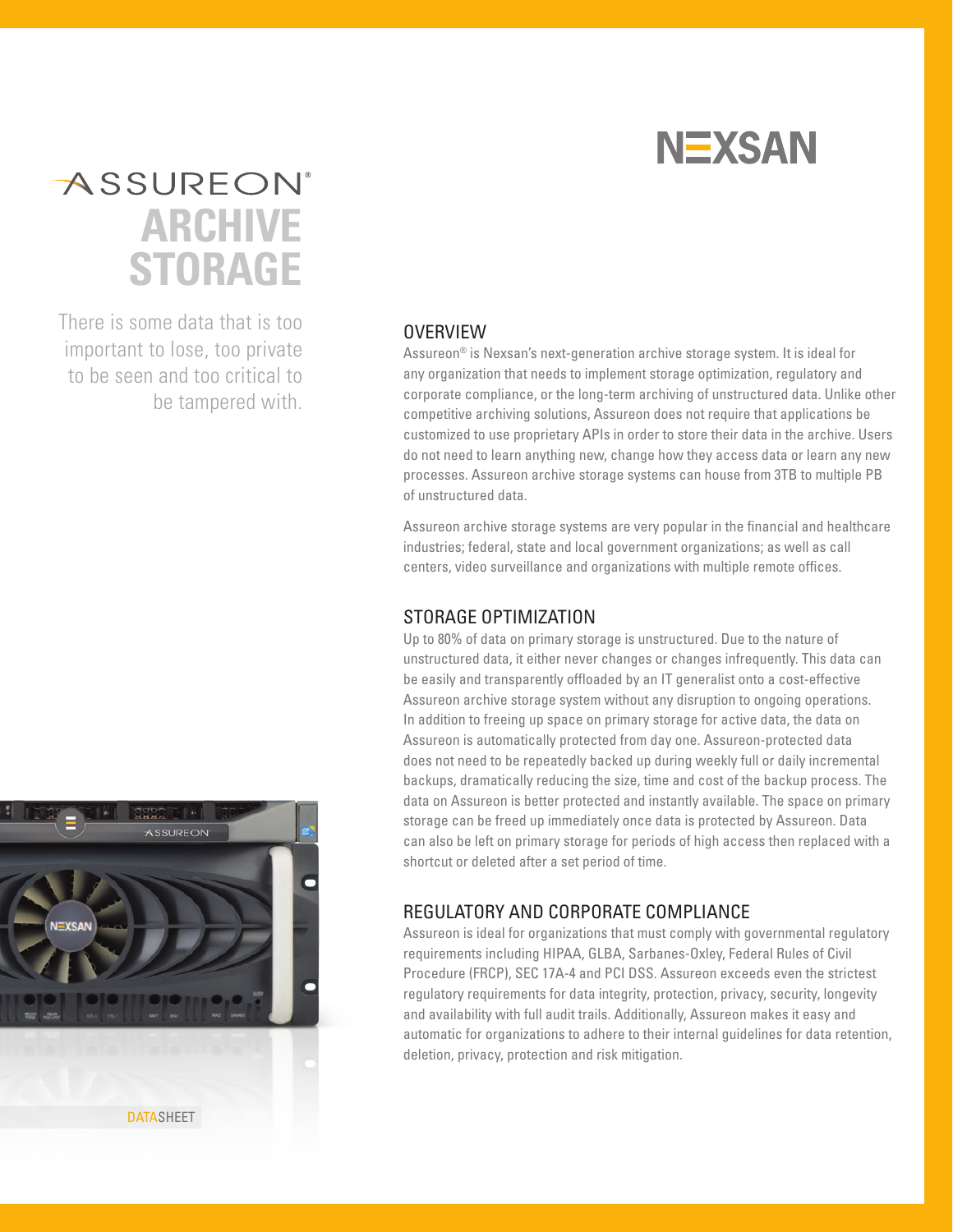## ASSUREON FEATURES

#### INTEGRITY

- **• Fingerprints** Each time a file is saved, a unique fingerprint is generated using both an MD5 and SHA1 hash of its contents and metadata, so history and contents cannot be altered after the fact (WORM storage)
- **• Serial Numbers** Each file is assigned a serial number which is used to ensure no files are missing or inappropriately added
- **Secure Time** Tampering with the system time clock is prevented by using a global, redundant, secure time source (Stratum Level I hardware time sources
- **Two Copies** Each file and its fingerprint are stored twice in the Assureon. The second copy is either stored in a separate RAID disk set in the same Assureon or on a remote Assureon
- **• Data Verification** Files are continually verified against their fingerprints, repaired using their copies and safeguarded by RAID disk arrays for days or decades

#### SCALABILITY AND HIGH AVAILABILITY

- **• Remote Replication** Two active Assureon systems can continuously replicate to each other to protect against a site failure
- **• Failover/failback** Native active/active replication protects against site disasters with automatic read failover and manual write failover
- **Performance & Capacity** Scale capacity up to multiple petabytes and add performance by using multiple Assureon archive storage systems together
- **• InfiniBand** Optional High Speed Assureon with InfiniBand connectivity provides blazingfast retrieval of data from the Assureon archive

## **NEXSAN**

#### REMOTE AND BRANCH OFFICES

It can be particularly challenging to meet corporate compliance guidelines for data that resides in remote or branch offices, which often have little or no onsite IT personnel. The easiest solution to this challenge is to place Assureon at corporate headquarters with an Assureon Edge NAS in each remote office, providing NFS and CIFS shares. All data stored on the branch office Assureon Edge is securely transmitted to the Assureon archive storage system at corporate to be archived. Alternatively, the Assureon Client is installed on branch office Windows 2003 or 2008 servers where it archives selected directories and files by transmitting them to Assureon at corporate headquarters

## LONG-TERM ARCHIVE

The Assureon archive storage system stores data for days or decades with unsurpassed integrity and protection in an easy to administer system that resides onpremise, in the cloud or both. High availability is built into each replicated Assureon system. High speed InfiniBand connectivity is available as an optional add-on for ultimate performance. Each file is fingerprinted and stored twice within Assureon on separate RAID disk sets, or, better yet, on separate Assureon archive storage systems that are geographically separated. Background data integrity auditing uses the fingerprints and duplicate copies to ensure authentic files for days or decades without the need for administrative intervention. Self-healing integrity checks and file availability audits along with digitally signed metadata files and third-party secure time stamps work together for the utmost protection of files within Assureon. Together, this applies a verifiable chain of custody to each data set throughout the retention period.

#### CLOUD STORAGE

Assureon archive storage systems are designed with multi-tenancy in mind. Online archive storage providers utilize security features such as certificate-based authentication and separate AES-256 encryption for each cloud services customer. Additionally, each file is individually encrypted with its own AES-256 key to provide the strongest separation and security of data for each client. Standard reports keep track of storage usage for each cloud services customer and enables easy import into their billing systems.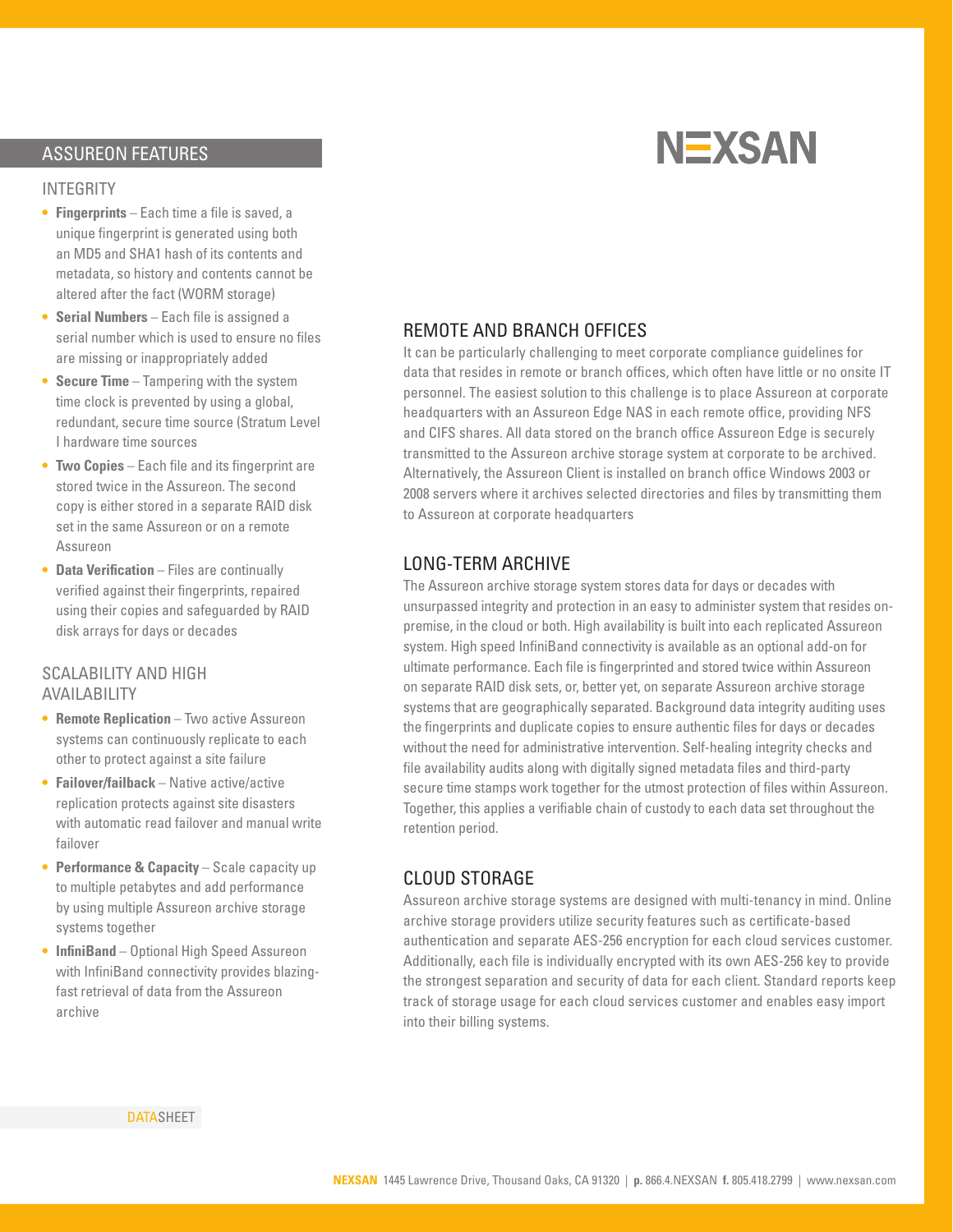## ASSUREON FEATURES

#### PRIVACY

- **• Separation of Data** Assureon provides complete separation of data between departments or projects using logical and physical separation as well as separation through the use of multiple AES-256 encryption keys
- **• Encryption** Files can be AES-256 encrypted. Keys for a replicated Assureon are stored safely at 4 sites by the integrated key management system. A nominal annual key management subscription is required
- **• Authentication** Users are authenticated with Active Directory or digital certificates
- **• Audit Trails** Audit trails report on file access and denied access attempts

### REGULATORY AND CORPORATE COMPLIANCE

- **• Government Regulations** Meet regulatory mandates (e.g., Federal Rules of Civil Procedure (FRCP), SOX, SEC-17, HIPAA, GLBA and PCI DSS)
- **Data Retention** Easily create retention rules and associate them with unstructured data directories or file types
- **• Legal Hold** A legal hold can be easily placed on any set of files, overriding their original retention periods until the hold is removed
- **• One System** Data sets can be retained for a period of time that can be extended but not shortened. Other data sets can be assigned a flexible retention period that can be lengthened or shortened to accommodate both needs in the organization
- **• Data Deletion** Industry-leading single-pointdeletion deletes all copies by destroying the encryption key for the file and deleting all copies of the file. Optional DoD wipe of the drive is also available on a per-object granularity

# **NEXSAN**

## CONFIGURATIONS

Assureon is offered in three different hardware platforms.



**Appliance** – The NXR and AXR Series of Assureon archive storage system is available in a 2U package that combines both the Processing Node and Storage in a single frame. Assureon NXR includes a NAS head and provides 2.7TB of usable archive space. The Assureon AXR provides 3.8TB usable capacity.



**Low Capacity** – Small SX/SXR Series Assureon ranges in size from 3TB to 16TB in a 4U package, including the Processing Node and Storage Node.



**Enterprise** – Large SX/SXR Series Assureon system ranges in size from 7TB to 56TB in 5U. Assureon can scale to multiple Petabyte by adding additional Processing Nodes and Storage Nodes.

**Dual Write** – Assureon is offered in Dual Write configurations only.

Single Site Assureon (SX) – In this configuration, Assureon will maintain two copies of every file within the local Assureon system. Each copy resides on a separate RAID disk set.

Replicated Assureon (SXR) – In this configuration, Assureon will maintain two copies of every file or object. One copy in each of the two replicated Assureon systems are typically geographically separated for the greatest protection but may be optionally used across campus or at the same location.

Hosted Assureon (HXR) – In this configuration, a local Assureon will maintain a single copy of the data while a second copy of the data is replicated to a remote, multi-tenancy Assureon. Typically, the second Assureon resides at an Assureon-as-a-Service cloud provider or in a corporate cloud.

**DATASHEET**